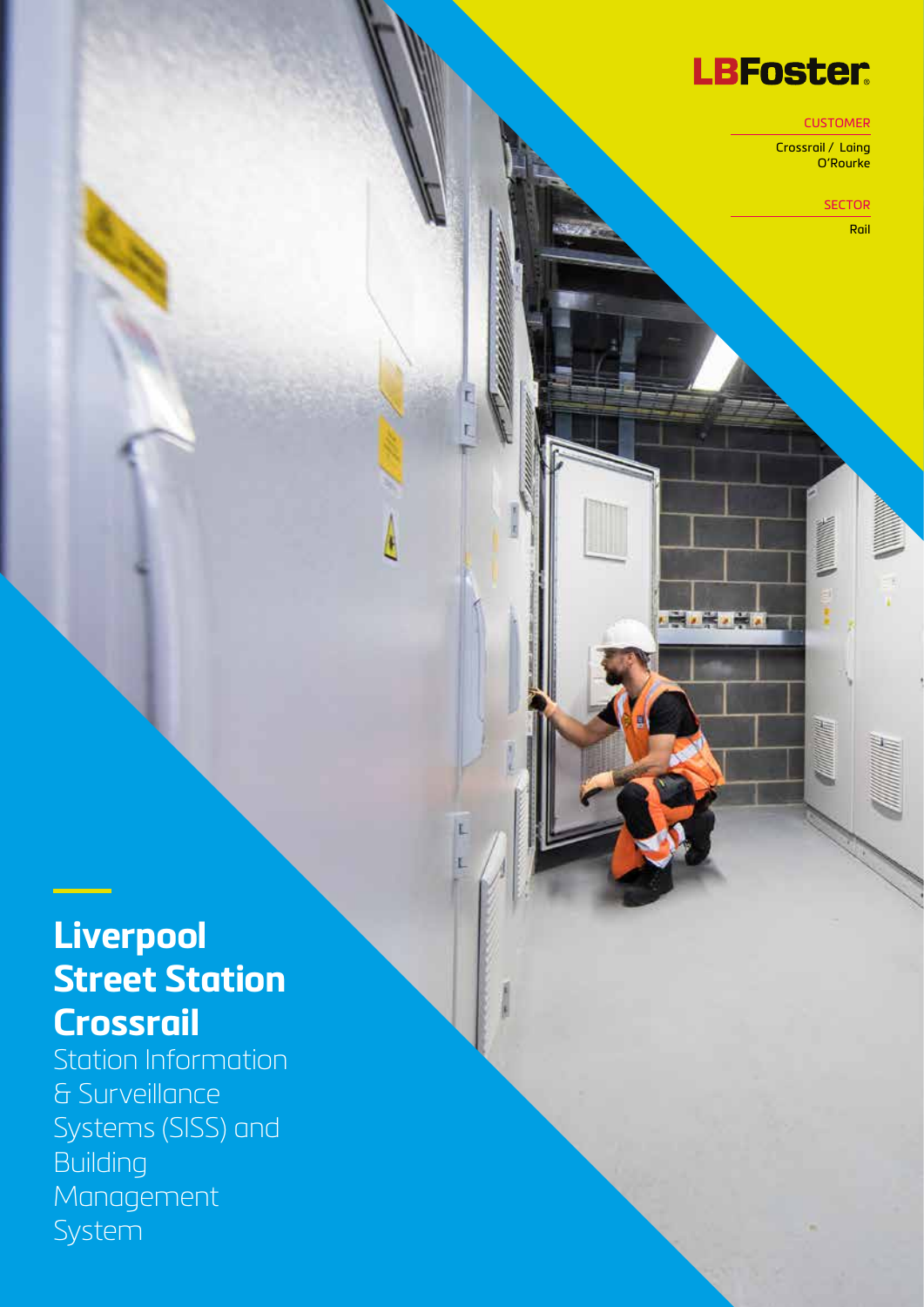#### Crossrail Limited/BBMV: Temporary ticket hall, SISS & control equipment



"Our inspirational telecoms solutions keep the world moving for over seven million passengers using Whitechapel station each year, ensuring safer, more secure and easier journeys for all."

**Crossrail is among the most significant infrastructure projects ever undertaken in the UK. There will be 40 Crossrail stations including 10 new stations at Paddington, Bond Street, Tottenham Court Road, Farringdon, Liverpool Street, Whitechapel, Canary Wharf, Custom House, Woolwich and Abbey Wood.**

Whitechapel station is an important interchange for both the Hammersmith & City and District lines and London Overground. As part of the Crossrail project, the station is undergoing a major remodelling to accommodate the new Elizabeth line.

An interim station re-routes passengers out of the station to ensure future engineering works take place in a safe environment with minimal disruption to the existing Underground and Overground services. A temporary ticket hall and London Underground staff accommodation and Communications Equipment Room (CER) opened in January 2016 at the junction of Court Street and Durward Street. The ticket hall's relocation enabled demolition of existing staff accommodation buildings containing the Station Supervisor's Office / Ticket Hall / Ticket Machines (POMs ) / UTS Gate Line / Welfare / CER.

L.B. Foster Telecoms was contracted by BBMV, the Balfour Beatty, Morgan Sindall, VINCI Construction joint venture which is delivering the Crossrail Whitechapel Main Station Works contract (C512), to install and commission the new temporary ticket hall. Works included new Station Information & Safety System (SISS), head end and control equipment, duplicating existing functionality within the old Whitechapel station.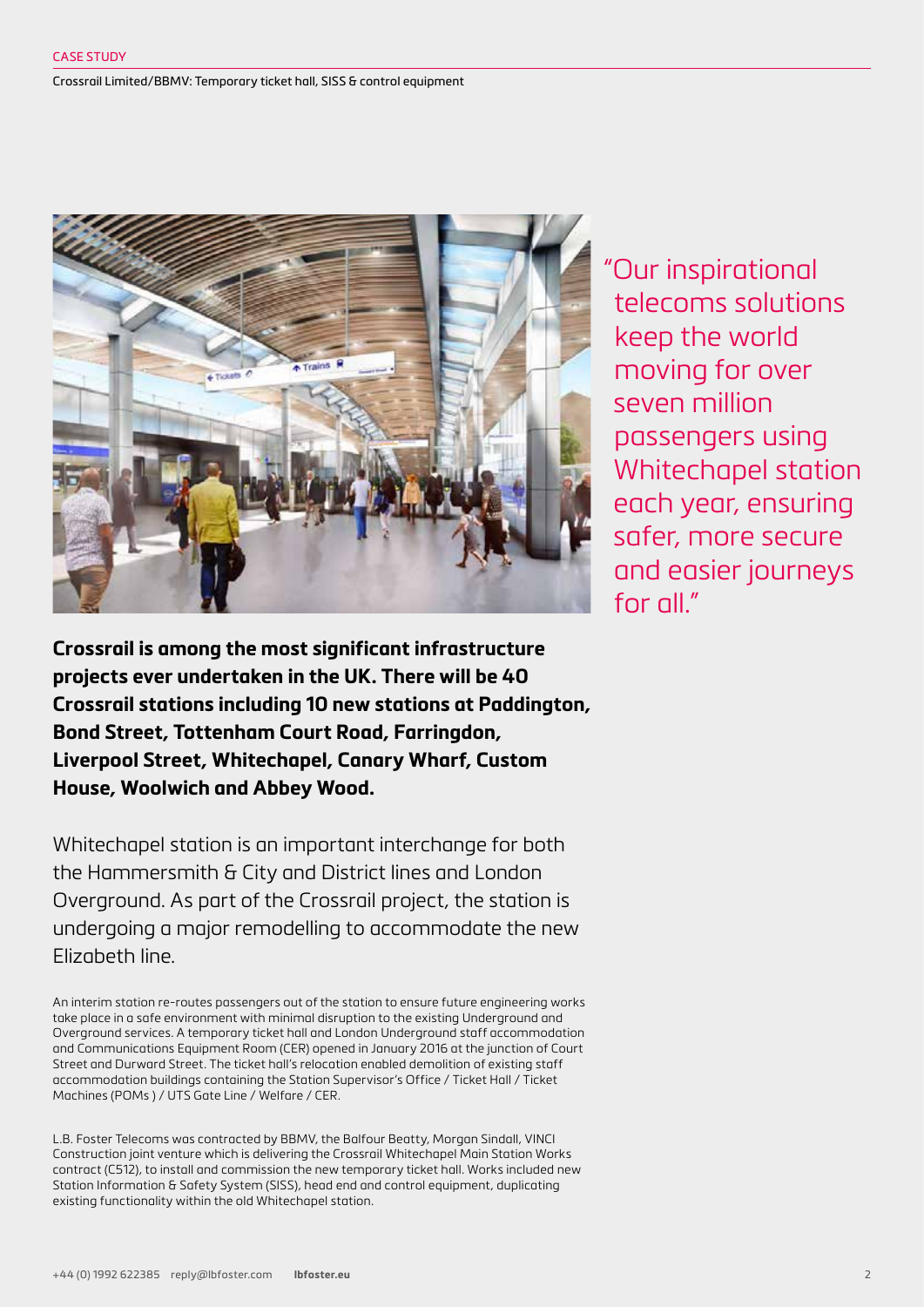Crossrail Limited/BBMV: Temporary ticket hall, SISS & control equipment

## **Requirement**

L.B. Foster Telecoms was contracted by BBMV on behalf of Crossrail Limited to install, enable, test and commission the new temporary ticket hall at Whitechapel station.

Details of the required test criteria for the commissioning of the design elements included migration and integration testing, as applicable: > detailed design drawings

- > migration design drawings
- 
- > new asset register
- > inspection and test plans (ITP)

> Mandatory Asset Information Data (MAID)

> operation and maintenance manuals.

#### **Specification**

- > Closed Circuit Television (CCTV)
- > Public Awareness Monitor (PAM)
- > EN54-16 compliant Public Address (PAVA)
- > intercom
- > passenger help point Local Operator Panel (LOP)
- > telephone and data network;
- > master and slave clocks;
- > GPS antenna
- > TV aerials.

"L.B Foster was instrumental in the success of the temporary ticket hall; from our 'initial contact' pre-contract with the senior management through to delivery, they have been nothing short of excellent"

**Dave Cranston Package Manager BBMV**

# **WHITECHAPEL STATION**